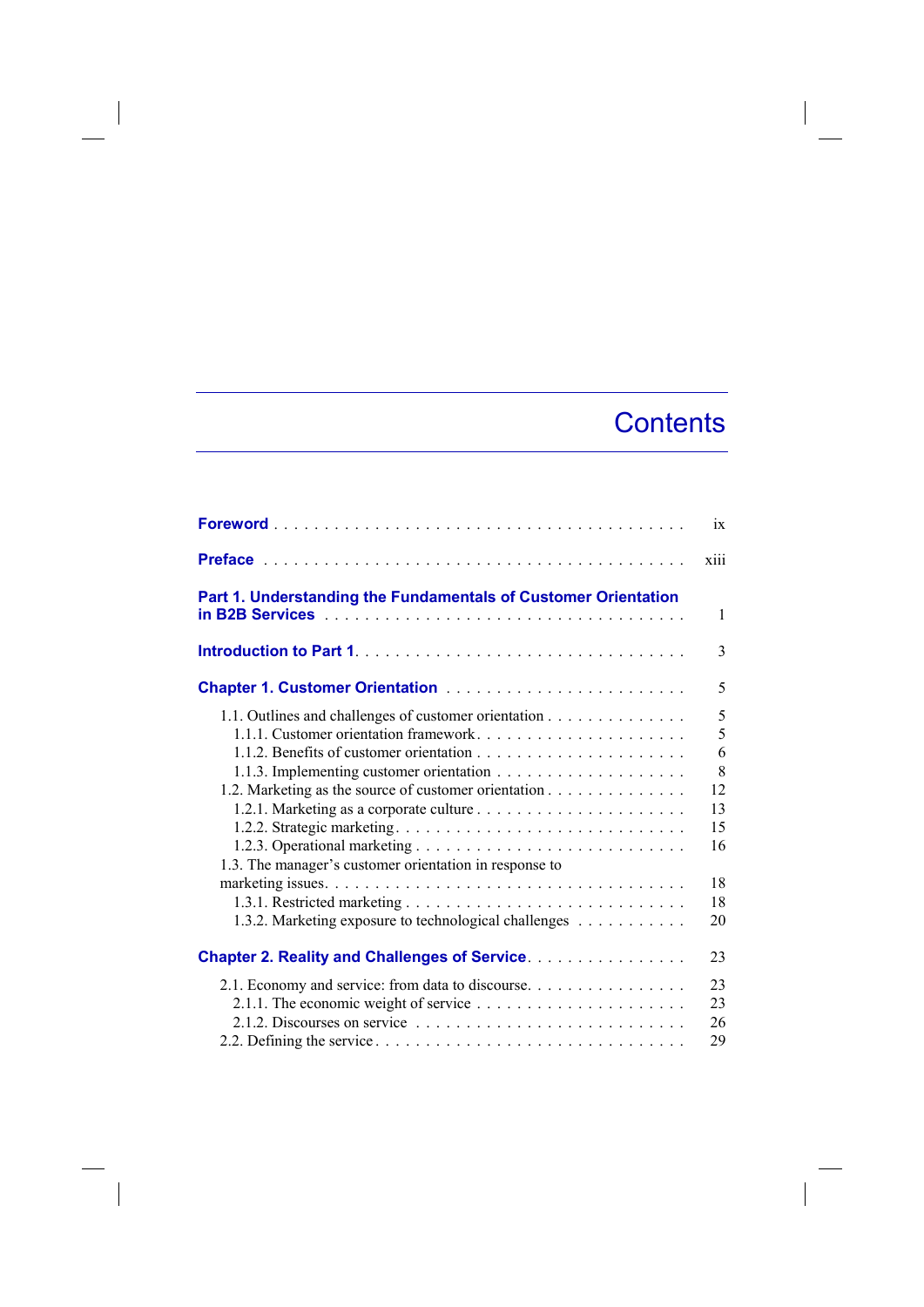## vi A Customer-oriented Manager for B2B Services

 $\overline{\phantom{a}}$ 

 $\begin{array}{c} \hline \end{array}$ 

| 2.2.1. The organizational angle: the concept of servuction<br>2.2.2. The market angle: a process and an outcome $\dots \dots \dots \dots$ | 29<br>32<br>35<br>35<br>36<br>37<br>38 |
|-------------------------------------------------------------------------------------------------------------------------------------------|----------------------------------------|
|                                                                                                                                           | 41                                     |
| 3.2.1. Framework of the client-provider relationship                                                                                      | 41<br>41<br>45<br>49<br>49<br>51       |
|                                                                                                                                           | 57                                     |
|                                                                                                                                           | 59                                     |
|                                                                                                                                           | 61                                     |
| 4.2.2. Managers' responsibility towards indirect actors                                                                                   | 61<br>61<br>64<br>67<br>68<br>69<br>71 |
|                                                                                                                                           | 79                                     |
|                                                                                                                                           | 79<br>79<br>82<br>87<br>88<br>91       |

 $\overline{\phantom{a}}$ 

 $\overline{\phantom{a}}$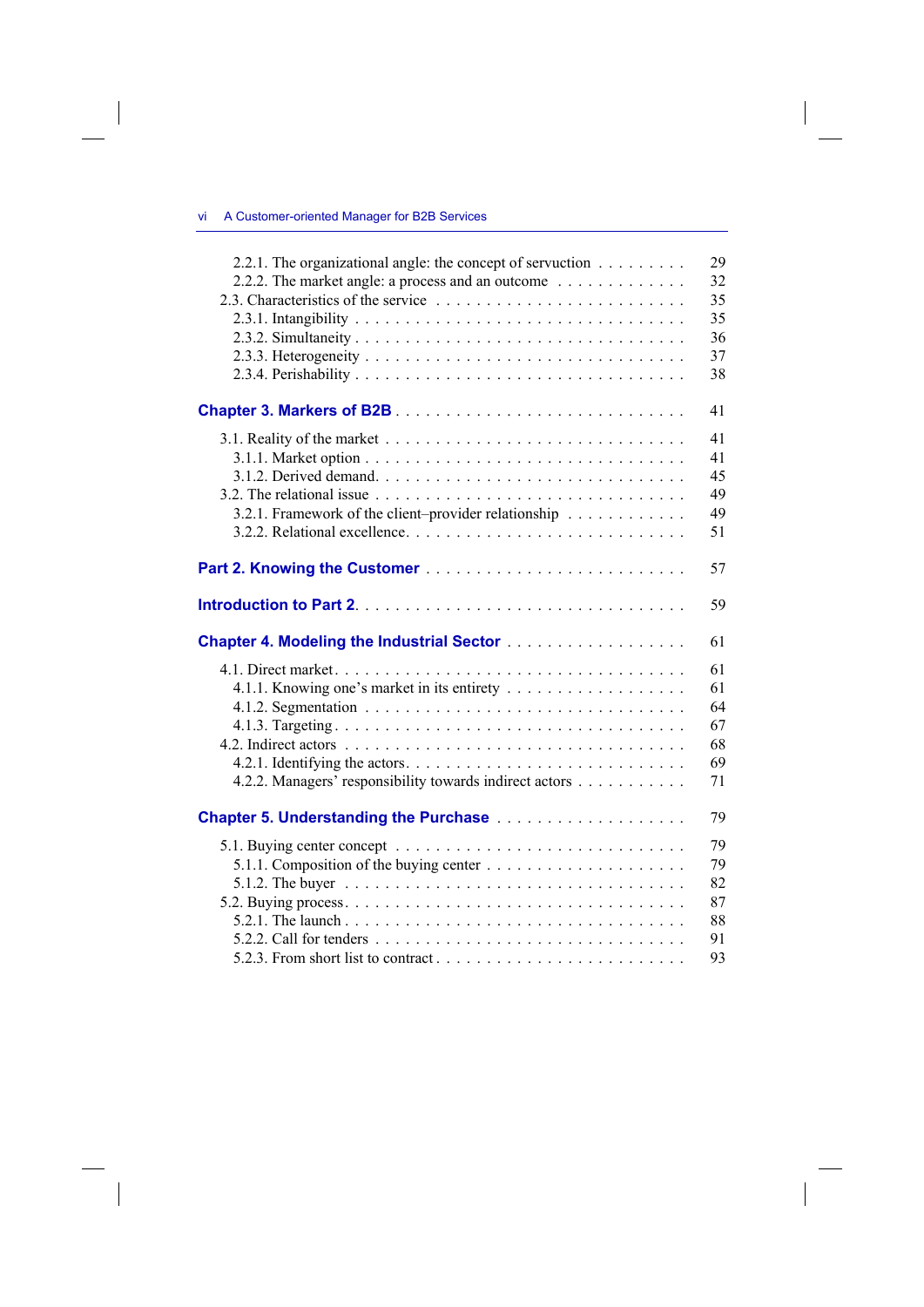|                                                                                                                                                                                                           | 97                                                          |
|-----------------------------------------------------------------------------------------------------------------------------------------------------------------------------------------------------------|-------------------------------------------------------------|
| 6.1.1. Targets within the direct client organization<br>6.1.2. Targets in the sector $\ldots \ldots \ldots \ldots \ldots \ldots \ldots \ldots \ldots$                                                     | 97<br>97<br>101<br>103<br>103<br>107                        |
|                                                                                                                                                                                                           | 111                                                         |
|                                                                                                                                                                                                           | 113                                                         |
| <b>Chapter 7. Acting Against the Risk of Commoditization Administration</b>                                                                                                                               | 115                                                         |
| 7.1. Understanding the phenomenon of the offer commoditization.<br>7.1.1. Characteristics of a commoditized market<br>7.1.3. The commoditization trap<br>7.2. Countering the commoditization of the offer | 115<br>115<br>116<br>119<br>123<br>123<br>131               |
|                                                                                                                                                                                                           | 135                                                         |
|                                                                                                                                                                                                           | 135<br>135<br>137<br>139<br>139<br>142<br>147<br>147<br>150 |
| <b>Chapter 9. Taking Care of One Commercial Action</b>                                                                                                                                                    | 153                                                         |
|                                                                                                                                                                                                           | 153<br>153<br>155<br>158<br>158<br>160                      |